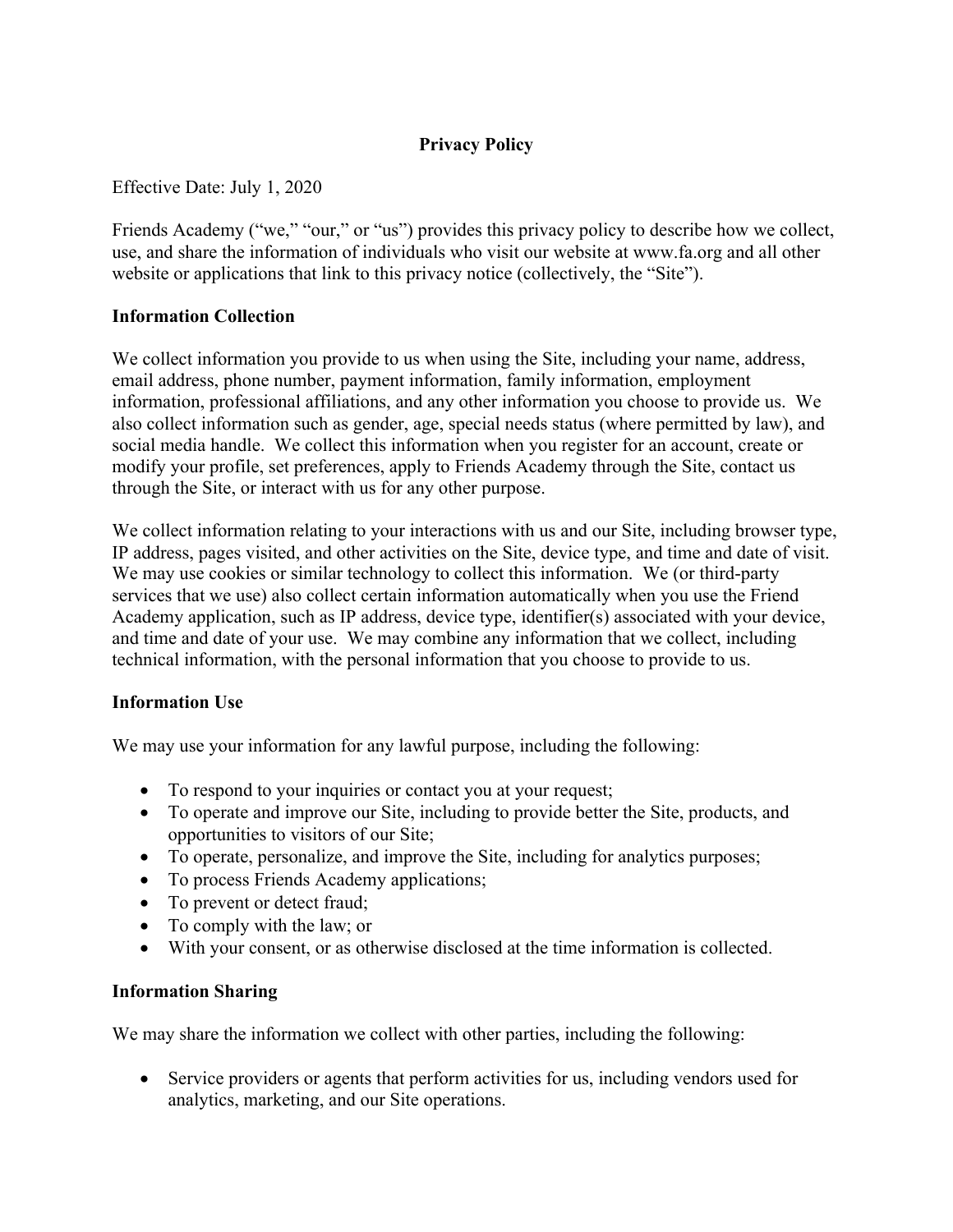- As part of a corporate sale, merger, or acquisition, or other transfer of all or part of our assets including as part of a bankruptcy proceeding;
- Pursuant to a subpoena, court order, governmental inquiry, or other legal process or as otherwise required by law, or to protect our rights or the rights of third parties; or
- With your consent or as otherwise disclosed at the time of data collection or sharing.

We may share technical information, as well as any other information that has been anonymized or aggregated so that it does not identify you personally, without limitation.

## **Digital Advertising & Analytics**

We may partner with ad networks and other ad serving providers ("Advertising Providers") that serve ads on behalf of us and others on non-affiliated platforms. Some of those ads may be personalized, meaning that they are intended to be relevant to you based on information Advertising Providers collect about your use of our website and other sites or apps over time, including information about relationships among different browsers and devices. This type of advertising is known as interest-based advertising.

Friends Academy adheres to the Digital Advertising Alliance ("DAA") Self-Regulatory Principles in connection with this interest-based advertising activity. .] You may visit the DAA Webchoices tool at www.aboutads.info to learn more about this type of advertising and how to opt out of this advertising on websites by companies participating in the DAA self-regulatory program. If you delete your cookies or use a different browser or mobile device, you may need to renew your opt-out choices exercised through the DAA Webchoices tool. Note that electing to opt out will not stop advertising from appearing in your browser or applications. It may make the ads you see less relevant to your interests. Additionally, your browser may offer tools to limit the use of cookies or to delete cookies; however, if you use these tools, our website may not function as intended.

We may also work with third parties that collect information about your use of the website and other sites or apps over time for non-advertising purposes. Friends Academy uses Google Analytics and other third-party services to improve the performance of the website and for analytics and marketing purposes. For more information about how Google Analytics collects and uses information when you use our website, visit https://www.google.com/policies/priva.] You may visit the DAA Webchoices tool at www.aboutads.info to learn more about this type of advertising and how to opt out of this advertising on websites by companies participating in the DAA self-regulatory program. If you delete your cookies or use a different browser or mobile device, you may need to renew your opt-out choices exercised through the DAA Webchoices tool. Note that electing to opt out will not stop advertising from appearing in your browser or applications. It may make the ads you see less relevant to your interests. Additionally, your browser may offer tools to limit the use of cookies or to delete cookies; however, if you use these tools, our website may not function as intended.

We may also work with third parties that collect information about your use of the website and other sites or apps over time for non-advertising purposes. Friends Academy uses Google Analytics and other third-party services to improve the performance of the website and for